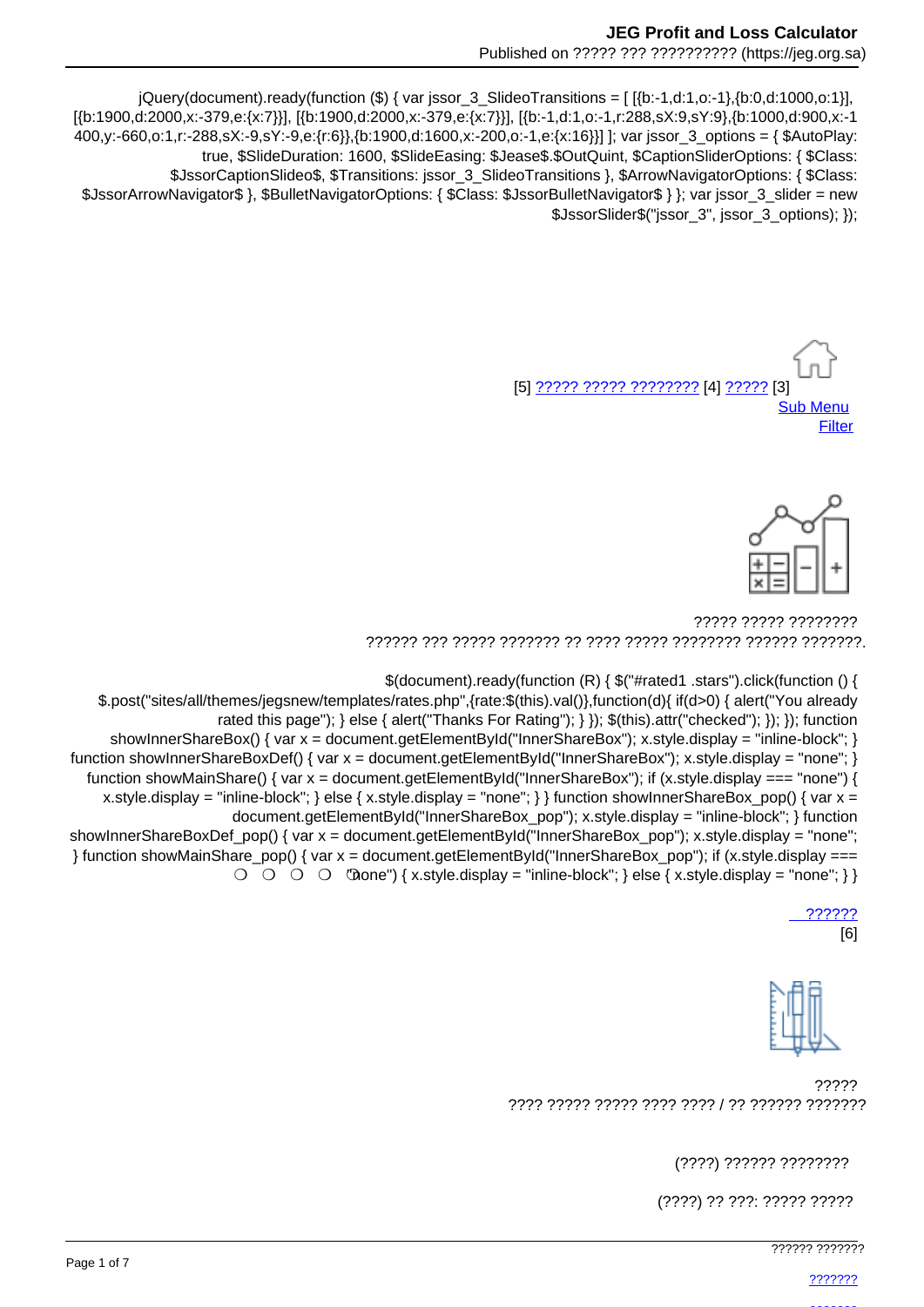(????) ?? ???: ??????? ??? ???????? (?? ????)

(????) ?????? ????? (?? ???????) 



???????? 

(????) ???? ???????

 $(?????)$  ?????

(????) ???? ?????

 $(?????)$  ?????

(????) ????? ??????? (????) ?????? ??? ???????? ???

(????) ???? ????? ?????

 $(?????) ?????????$ 

(????) ???? ???????

(????) ?????? ?????? ??????

(????) ?????? ??????? ???????

(????) ???????

 $(?????)$  ?????

(????) ??????? ??????

 $(?????)$  ?????

 $(?????) ????????$ 

(????) ?????? ?????

(????) ???????

(????) ????? ??????

(????) ??????? ??????

777777 7777777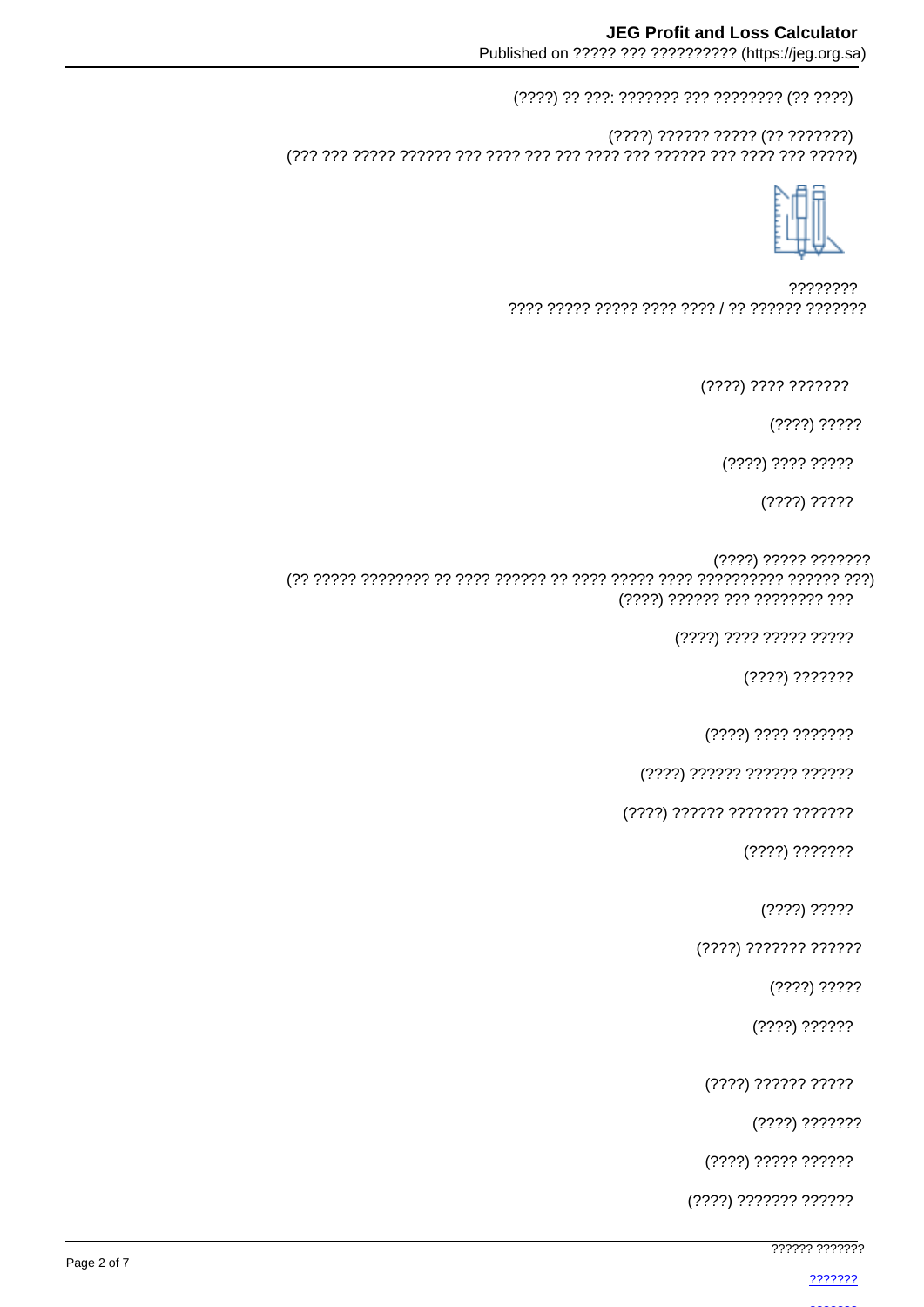??????? ????? ??? ???? (????)

?????? (????)

?????? ?????? (????)

???? (????)

(???? ??) ???????? ??? ??????? :??? ?? (????)

???????? ?????? (????)

???????? ????? ???? ?????? ????? (?? ???????) =

(????? ??? ???? ??? ?????? ??? ???? ??? ??? ???? ??? ?????? ????? ??? ???) ??????? ????? =

> (??????? ??) ????? ???? =

(????? ??? ???? ??? ?????? ??? ???? ??? ??? ???? ??? ?????? ????? ??? ???)

```
- jQuery(document).ready(function() { jQuery(".jnput").css("color"."#000000"): jQuery(".jnput").css("font-
                              ize","12px"); jQuery(".visibleInvisible").hide(); if( jQuery(".lang").val().toString()=="ar")
jQuery(".plshowbtn").val("?????"); jQuery(".plshowbtn").click(function(){ if (jQuery(".visiblelnvisible").is(":visible")) {
  jQuery(".visibleInvisible").hide(); if(jQuery(".lang").val().toString()=="ar") jQuery(".plshowbtn").val("?????"); else
("artiongly").val.").val."Show"); } else{ jQuery(".visibleInvisible").show(); if( jQuery(".lang").val().toString()=="ar")
 form------------------* /; }); }); false return"); } Hide("val.")plshowbtn.("jQuery else("?????"); val.")plshowbtn.("jQuery
  validation--------*/ jQuery("input").blur(function(){ var x = jQuery(this).val(); var numbers =/^[0-9]+$/; if (x==null ||
                 x=="" || !x.match(numbers)) { jQuery(this).val(x); //jQuery(this).css("border","1px solid #C92704");
                                    jQuery(".button").css("border","none"); //jQuery("."+frminnervalidation+"").val(x);
                                               //jQuery("."+frminnervalidation+"").css("border","1px solid #C92704");
       //document.forms["costes_calc"]["frm_startupinventory"].style.borderColor="#C92704"; return false; } else {
   jQuery(this).css("border", "1px solid #D1D1D1"); return true; }); /* --------------------form validation--------*/ function
                                        settigVar(){ var frm_totalSale=parseFloat(jQuery(".frm_totalSale").val()); var
                                          frm_lessCostOfSale=parseFloat(jQuery(".frm_lessCostOfSale").val()); var
                                      frm_lessTaxCollected=parseFloat(jQuery(".frm_lessTaxCollected").val());    var
                                                                                                           ??????? ??????
```
......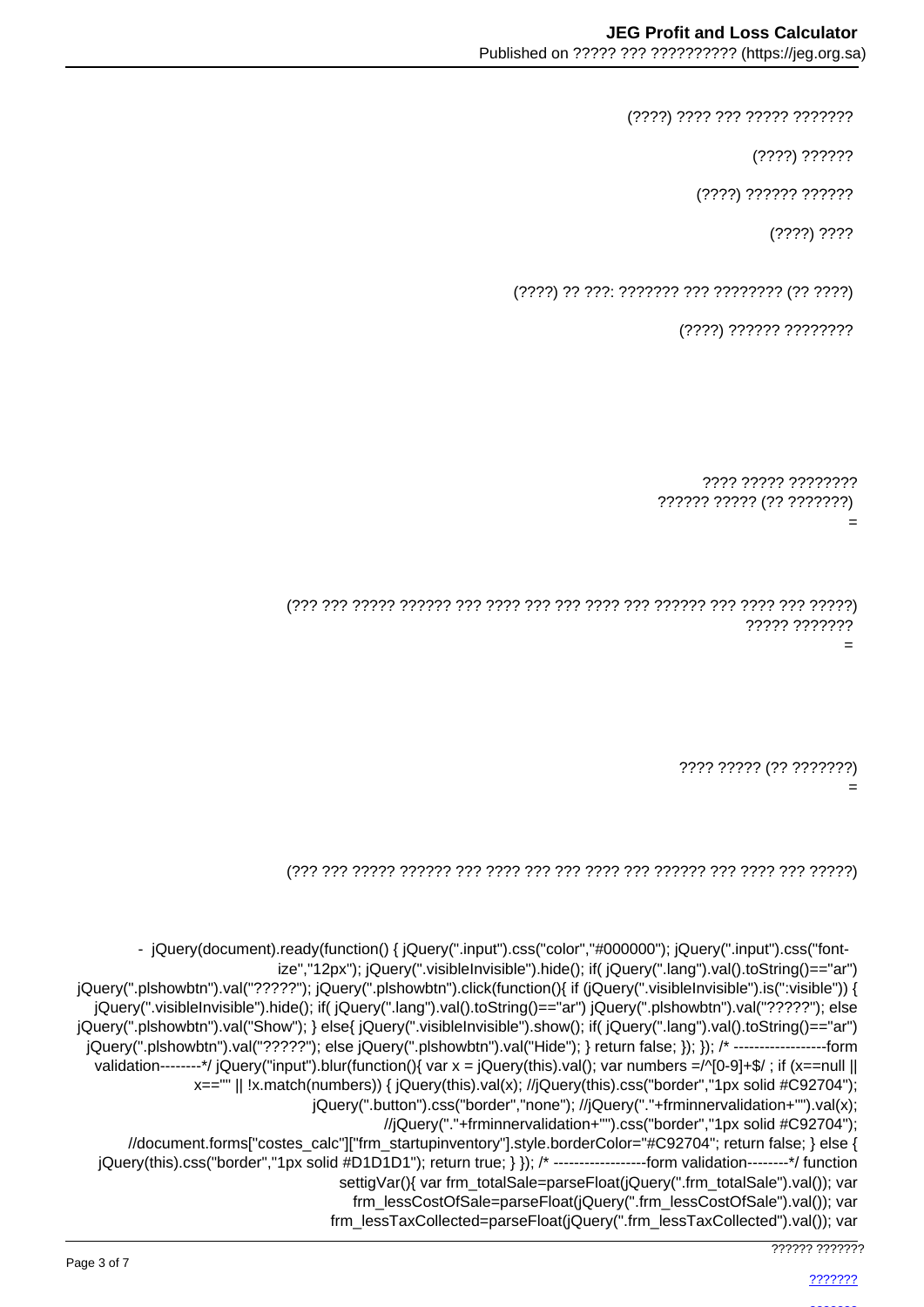## **JEG Profit and Loss Calculator** Published on ????? ??? ??????????? (https://ieg.org.sa)

frm\_grossProfitLessTaxExc=parseFloat(jQuery(".frm\_grossProfitLessTaxExc").val()); var frm\_totalexp=parseFloat(iQuery(".frm\_totalexp").val()); var frm\_accountingFees=parseFloat(jQuery(".frm\_accountingFees").val()); var frm advertising=parseFloat(jQuery(".frm advertising").val()); var frm\_bankCharges=parseFloat(jQuery(".frm\_bankCharges").val()); var frm\_interest=parseFloat(jQuery(".frm\_interest").val()); var frm depreciation=parseFloat(jQuery(".frm depreciation").val()); var frm electricityGas=parseFloat(jQuery(".frm electricityGas").val()); var frm\_equipmentHireLease=parseFloat(jQuery(".frm\_equipmentHireLease").val()); var frm\_equipmentHireLease=parseFloat(jQuery(".frm\_equipmentHireLease").val()); var frm insurance=parseFloat(jQuery(".frm insurance").val()); var frm\_legalFees=parseFloat(jQuery(".frm\_legalFees").val()); var frm motorVehicleExpense=parseFloat(jQuery(".frm motorVehicleExpense").val()); var frm postageTelephoneFax=parseFloat(jQuery(".frm postageTelephoneFax").val()); var frm stationery=parseFloat(jQuery(".frm stationery").val()); var frm rent=parseFloat(jQuery(".frm rent").val()); var frm repairsMaintenance=parseFloat(iQuery(".frm repairsMaintenance").val()); var frm security=parseFloat(jQuery(".frm security").val()); var frm sundries=parseFloat(jQuery(".frm sundries").val()); var frm\_supperannuation=parseFloat(jQuery(".frm\_supperannuation").val()); var frm\_transportCourier=parseFloat(jQuery(".frm\_transportCourier").val()); var frm wagesSalaries=parseFloat(jQuery(".frm wagesSalaries").val()); var frm workersCompensation=parseFloat(iQuery(".frm workersCompensation").val()); var frm\_badDebts=parseFloat(iQuery(".frm\_badDebts").val()); var frm travelEntertainment=parseFloat(jQuery(".frm travelEntertainment").val()); var frm vehicleExpenses=parseFloat(iQuery(".frm vehicleExpenses").val()); var frm\_others=parseFloat(jQuery(".frm\_others").val()); var frm lessTaxOnExpenses=parseFloat(jQuery(".frm lessTaxOnExpenses").val()); var frm\_grossProfitLossTaxExc=parseFloat(jQuery(".frm\_grossProfitLossTaxExc").val()); var frm totalExpenses=parseFloat(iQuery(".frm totalExpenses").val()); var frm\_netProfitAndLossTaxExc=parseFloat(jQuery(".frm\_netProfitAndLossTaxExc").val()); popitup("print.php?frm\_m odule=calculator&frm\_action=act\_profitAndLost&frm\_totalSale="+frm\_totalSale+"&frm\_lessCostOfSale="+frm\_less CostOfSale+"&frm\_lessTaxCollected="+frm\_lessTaxCollected+"&frm\_grossProfitLessTaxExc="+frm\_grossProfitLe ssTaxExc+"&frm totalexp="+frm totalexp+"&frm accountingFees="+frm accountingFees+"&frm advertising="+fr m\_advertising+"&frm\_bankCharges="+frm\_bankCharges+"&frm\_interest="+frm\_interest+"&frm\_depreciation="+frm \_depreciation+"&frm\_electricityGas="+frm\_electricityGas+"&frm\_equipmentHireLease="+frm\_equipmentHireLease +"&frm insurance="+frm insurance+"&frm legalFees="+frm legalFees+"&frm motorVehicleExpense="+frm motor "YehicleExpense+"&frm\_postageTelephoneFax="+frm\_postageTelephoneFax+"&frm\_stationery="+frm\_stationery+ &frm rent="+frm rent+"&frm repairsMaintenance="+frm repairsMaintenance+"&frm security="+frm security+"&fr m\_sundries="+frm\_sundries+"&frm\_supperannuation="+frm\_supperannuation+"&frm\_transportCourier="+frm\_tran sportCourier+"&frm wagesSalaries="+frm wagesSalaries+"&frm workersCompensation="+frm workersCompens ation+"&frm\_badDebts="+frm\_badDebts+"&frm\_travelEntertainment="+frm\_travelEntertainment+"&frm\_vehicleExp enses="+frm\_vehicleExpenses+"&frm\_others="+frm\_others+"&frm\_lessTaxOnExpenses="+frm\_lessTaxOnExpens es+"&frm\_grossProfitLossTaxExc="+frm\_grossProfitLossTaxExc+"&frm\_totalExpenses="+frm\_totalExpenses+"&fr m netProfitAndLossTaxExc="+frm netProfitAndLossTaxExc); } function calcProfitLoss(input){ var ts=parseFloat(input.frm\_totalSale.value); var lcs=parseFloat(input.frm\_lessCostOfSale.value); var ltc=parseFloat(input.frm lessTaxCollected.value); var gp=ts-(lcs+ltc); showresult("frm grossProfitLessTaxExc",gp); showresult("frm\_grossProfitLossTaxExc".gp); var expenses=(parseFloat(input.frm\_accountingFees.value)+ parseFloat(input.frm\_advertising.value)+ parseFloat(input.frm\_bankCharges.value)+ parseFloat(input.frm\_interest.value)+ parseFloat(input.frm\_depreciation.value)+ parseFloat(input.frm\_electricityGas.value)+ parseFloat(input.frm\_equipmentHireLease.value)+ parseFloat(input.frm\_insurance.value)+ parseFloat(input.frm\_legalFees.value)+ parseFloat(input.frm\_motorVehicleExpense.value)+ parseFloat(input.frm\_postageTelephoneFax.value)+ parseFloat(input.frm\_stationery.value)+ parseFloat(input.frm\_rent.value)+ parseFloat(input.frm\_repairsMaintenance.value)+ parseFloat(input.frm\_security.value)+ parseFloat(input.frm\_sundries.value)+ parseFloat(input.frm\_supperannuation.value)+ parseFloat(input.frm\_transportCourier.value)+ parseFloat(input.frm\_wagesSalaries.value)+ parseFloat(input.frm\_workersCompensation.value)+ parseFloat(input.frm\_badDebts.value)+ parseFloat(input.frm.travelEntertainment.value)+ parseFloat(input.frm.vehicleExpenses.value)+ parseFloat(input.frm\_others.value))- parseFloat(input.frm\_lessTaxOnExpenses.value); showresult("frm\_totalExpTaxExc",expenses); showresult("frm\_totalexp",expenses);

......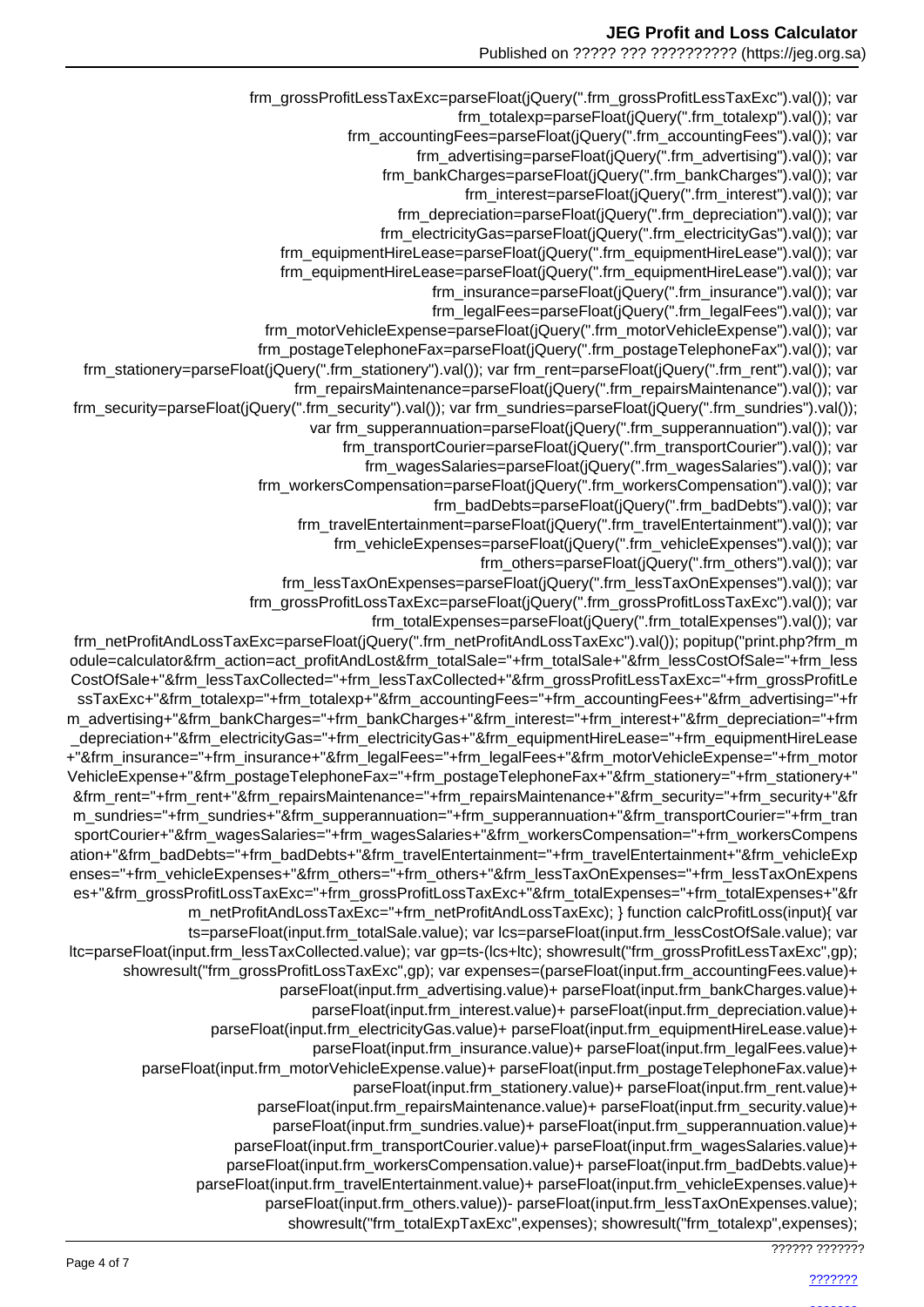showresult("frm\_totalExpenses", expenses); var netProfit=gp-expenses;

showresult "frm\_netProfitAndLossTaxExc".netProfit); //showresult ("frm\_iRR".irr+"%"); } function showresult(x.v) { jQuery("."+x+"").val(y); } function sendValues() { var frm\_totalSale=parseFloat(jQuery(".frm\_totalSale").val()); var

frm lessCostOfSale=parseFloat(jQuery(".frm lessCostOfSale").val()); var

frm\_lessTaxCollected=parseFloat(jQuery(".frm\_lessTaxCollected").val()); var

frm\_grossProfitLessTaxExc=parseFloat(jQuery(".frm\_grossProfitLessTaxExc").val()); var

frm totalexp=parseFloat(jQuery(".frm totalexp").val()); var

frm grossProfitLossTaxExc=parseFloat(jQuery(".frm\_grossProfitLossTaxExc").val()); var

frm\_totalExpenses=parseFloat(jQuery(".frm\_totalExpenses").val()); var

frm\_netProfitAndLossTaxExc=parseFloat(jQuery(".frm\_netProfitAndLossTaxExc").val()); popitup("print.php?frm\_m odule=calculator&calculator=profitloss&frm action=act calc print&frm totalSale="+frm totalSale+"&frm lessCost "OfSale="+frm\_lessCostOfSale+"&frm\_lessTaxCollected="+frm\_lessTaxCollected+"&frm\_grossProfitLessTaxExc=" +frm grossProfitLessTaxExc+"&frm totalexp="+frm totalexp+"&frm grossProfitLossTaxExc="+frm grossProfitLos sTaxExc+"&frm totalExpenses="+frm totalExpenses+"&frm netProfitAndLossTaxExc="+frm netProfitAndLossTax Exc); { function settingPdf() { var frm totalSale=parseFloat(iQuery(".frm totalSale").val()); var

frm lessCostOfSale=parseFloat(jQuery(".frm lessCostOfSale").val()); var

frm lessTaxCollected=parseFloat(jQuery(".frm lessTaxCollected").val()); var

frm\_grossProfitLessTaxExc=parseFloat(jQuery(".frm\_grossProfitLessTaxExc").val()); var

frm\_totalexp=parseFloat(jQuery(".frm\_totalexp").val()); var

frm\_grossProfitLossTaxExc=parseFloat(jQuery(".frm\_grossProfitLossTaxExc").val()); var

frm totalExpenses=parseFloat(jQuery(".frm totalExpenses").val()); var

frm netProfitAndLossTaxExc=parseFloat(jQuery(".frm netProfitAndLossTaxExc").val());

//popitup("PDF.php?frm\_module=calculator&frm\_action=act\_profitAndLost&act\_type=pdf&print\_action=saveas") po pitup("PDF.php?frm\_module=calculator&calculator=profitloss&frm\_action=act\_calc\_pdf&frm\_totalSale="+frm\_total Sale+"&frm\_lessCostOfSale="+frm\_lessCostOfSale+"&frm\_lessTaxCollected="+frm\_lessTaxCollected+"&frm\_gros sProfitLessTaxExc="+frm grossProfitLessTaxExc+"&frm totalexp="+frm totalexp+"&frm grossProfitLossTaxExc=" +frm\_grossProfitLossTaxExc+"&frm\_totalExpenses="+frm\_totalExpenses+"&frm\_netProfitAndLossTaxExc="+frm\_ netProfitAndLossTaxExc+"&act type=pdf&print action=saveas"); }

?????

[????? ???? ?? ?????](https://jeg.org.sa/?q=ar/findpartner/home)

????????

[?????????](https://jeg.org.sa/?q=ar/tenders)

???? C2C (?????)

[????????? ??????? ???????](https://jeg.org.sa/?q=ar/sme/home)

[???????](https://jeg.org.sa/?q=ar/consultation)

[\( ?????\) ??????? ????](https://jeg.org.sa/?q=ar/void%280%29)

[??????? ?????](https://jeg.org.sa/?q=ar/libraryForm)

???????

???? ????? ???????? ???????

[????????? ????????](https://jeg.org.sa/?q=ar/publications)

( [?????\) ?????????](https://jeg.org.sa/?q=ar/void%280%29)

[???????? ?????](https://jeg.org.sa/?q=ar/exportsdevelopment)

[???????? ??????](https://jeg.org.sa/?q=ar/delegation)

??????? ??????

[???????](https://jeg.org.sa/?q=ar/businesssectors/464) ......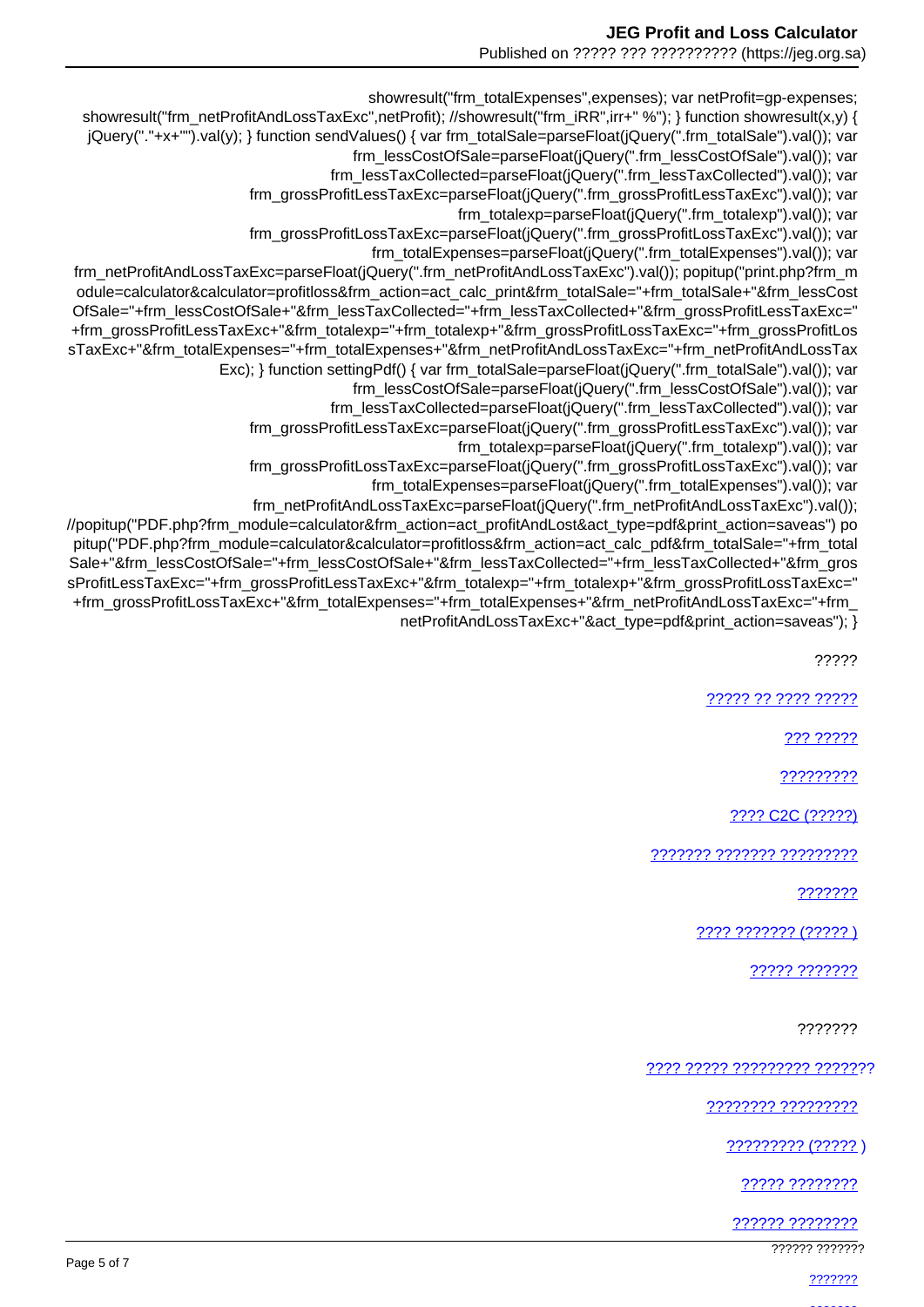????????

???? ???? ??? (????? )

?????? ???????

???? ???????

?????

77777 777777 77777 77777 7777

????? ???? ???????

77777 777777 777777 7777777

77777 777777777 77777777

77777 77777 77777777

????? ????????? ???????

77777 77777777 7777777

?????

???? ?????

???? ???

?????

??????? ??????????

77777777 7777777777

?????? ???????

????? ????????

?????? ????????

????? ?????

22222 2222222

?????? ?????????

??????

English

???????

777777 7777777

2222222